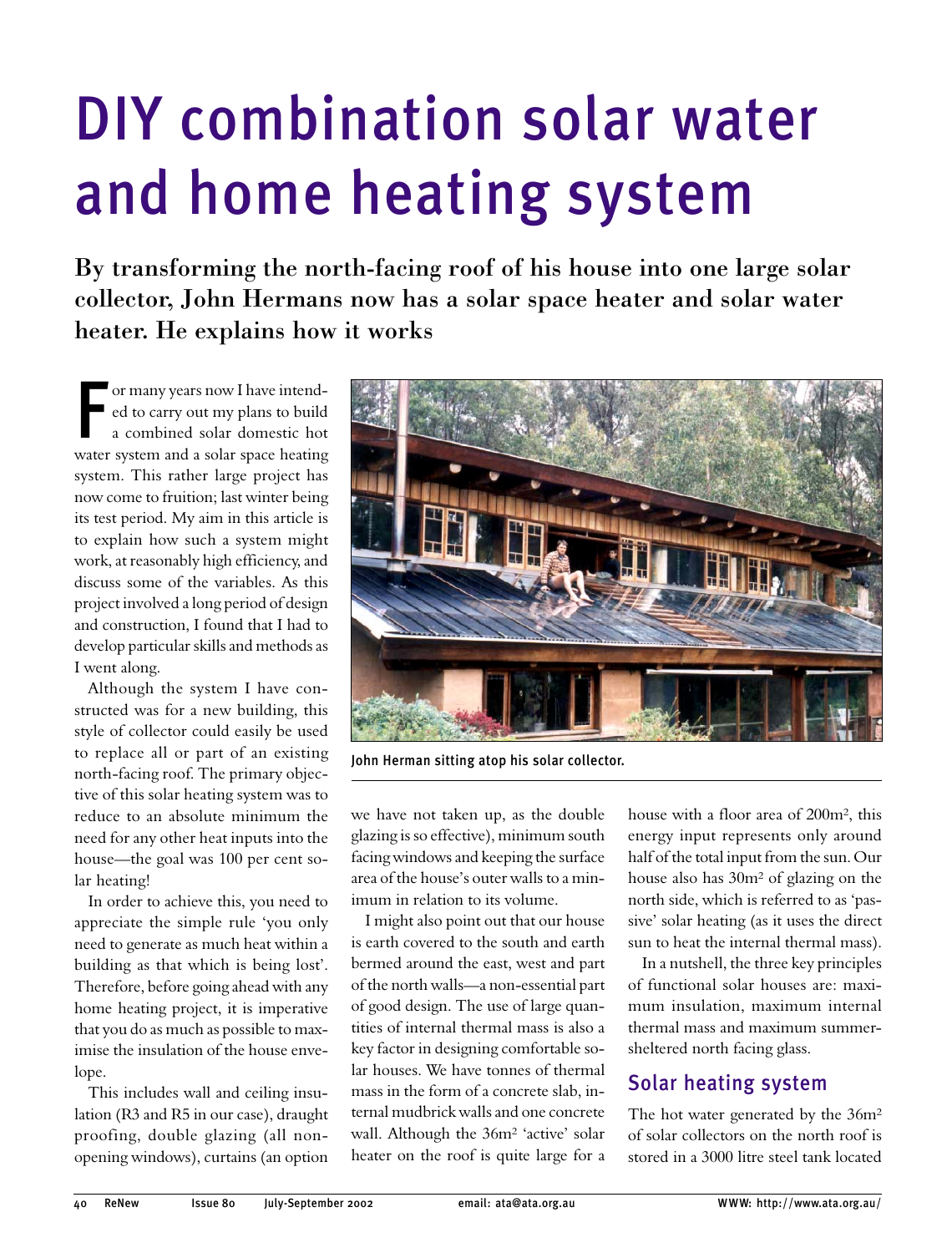

Left: Manoeuvring the 3000 litre storage cylinder into its final position, before boxing it in and insulating it. Right: One end of the 3000 litre storage cylinder, showing the access hole with the swimming pool water heat exchangers prior to final positioning.

on top of the garage roof to the south of the house, above the collector area. The heated water from the collectors naturally flows upwards (thermosyphons) into the storage tank above. When this collected heat is required inside the house, an electric pump transfers the hot water to any or all of the

seven hydronic plastic pipe loops in the house floor slab. This mode of heating is called 'active solar', as an external energy source is required to transfer the heat to where it is needed.

A similar, and simpler, system could be made by doing away with the storage tank and circulating water directly

from the collector to the floor coils, or even to wall-mounted radiators. In our situation the house already gains so much energy via the passive system that it may overheat in the autumn and spring seasons. Being able to store the heat in a large, well-insulated cylinder enables us to direct this heat where and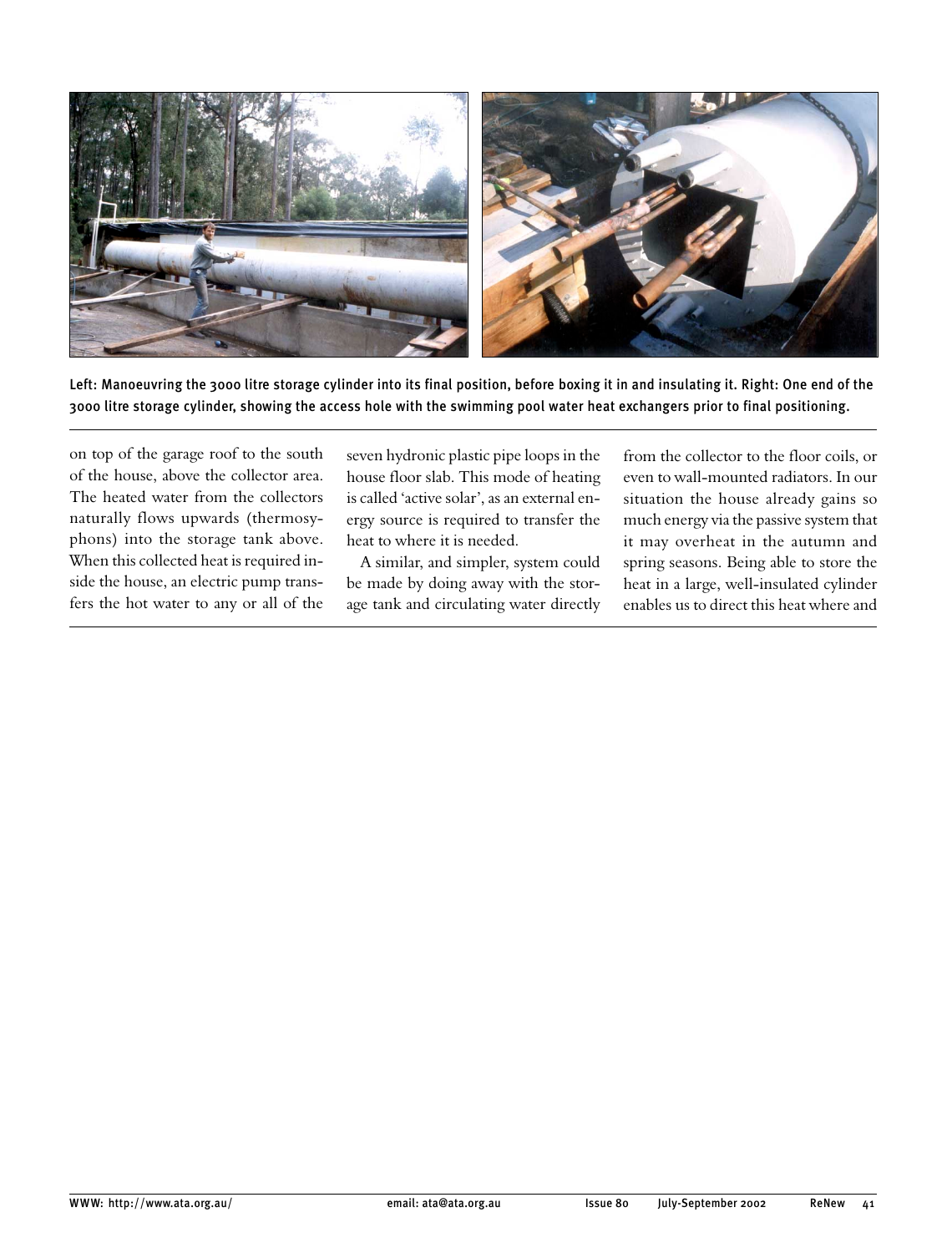when we want it. The stored heat is also used to heat a courtyard greenhouse and can be used in my workshop office (when I build it). Most importantly for the kids, the system is also used in the warmer months to heat the aboveground 20,000 litre swimming pool.

## **System sizing**

The sizing of the solar water collectors and heat storage cylinder determines just how much stored reserve heat can be carried. In our case, we decided to make the entire north roof of the house

into the collector. For every square meter of collector, the recommended volume of water to have in storage is approximately 75 litres, so our tank is 3000 litres. In the coldest season, I have set the thermostat to operate the hydronic heat transfer pump, so that it comes on when the temperature at the top of the storage tank reaches 35°C and turns the pump off at 30°C. On a sunny winter's day, the tank temperature actually continues to rise while the pump takes water from it. By 5pm the entire house slab is noticeably warm,





Robyn carefully applying heat and home-made solder in order to join the copper riser tubing to the galvanised corrugated iron.

with the air temperature around 21°C. So far, each morning the house temperature has not fallen below 17°C.

As the house has so much built-in heat storage, or thermal mass, the heat is carried through to the next day with minimal temperature drop through the night. There is no provision in the house for any other heating input, despite living on a 40 hectare bush block with abundant firewood. I consider the work we have done in fabricating this home heating system to be less than the effort of gathering, cutting, splitting, stacking, carting, feeding and cleaning an indoor fire place for the rest of our lives. We do burn some wood in a wellinsulated AGA stove for cooking and for domestic water heating. There is also provision for heating the water in the 3000 litre storage tank with a large, cast iron water jacket heater for successive days of no sunshine. This stand-by heater resides in the court-yard/glasshouse and is used around once a fortnight in winter.

The north facing roof which makes up the solar collector has a physical dimension of  $15m \times 3.3m$ . This entire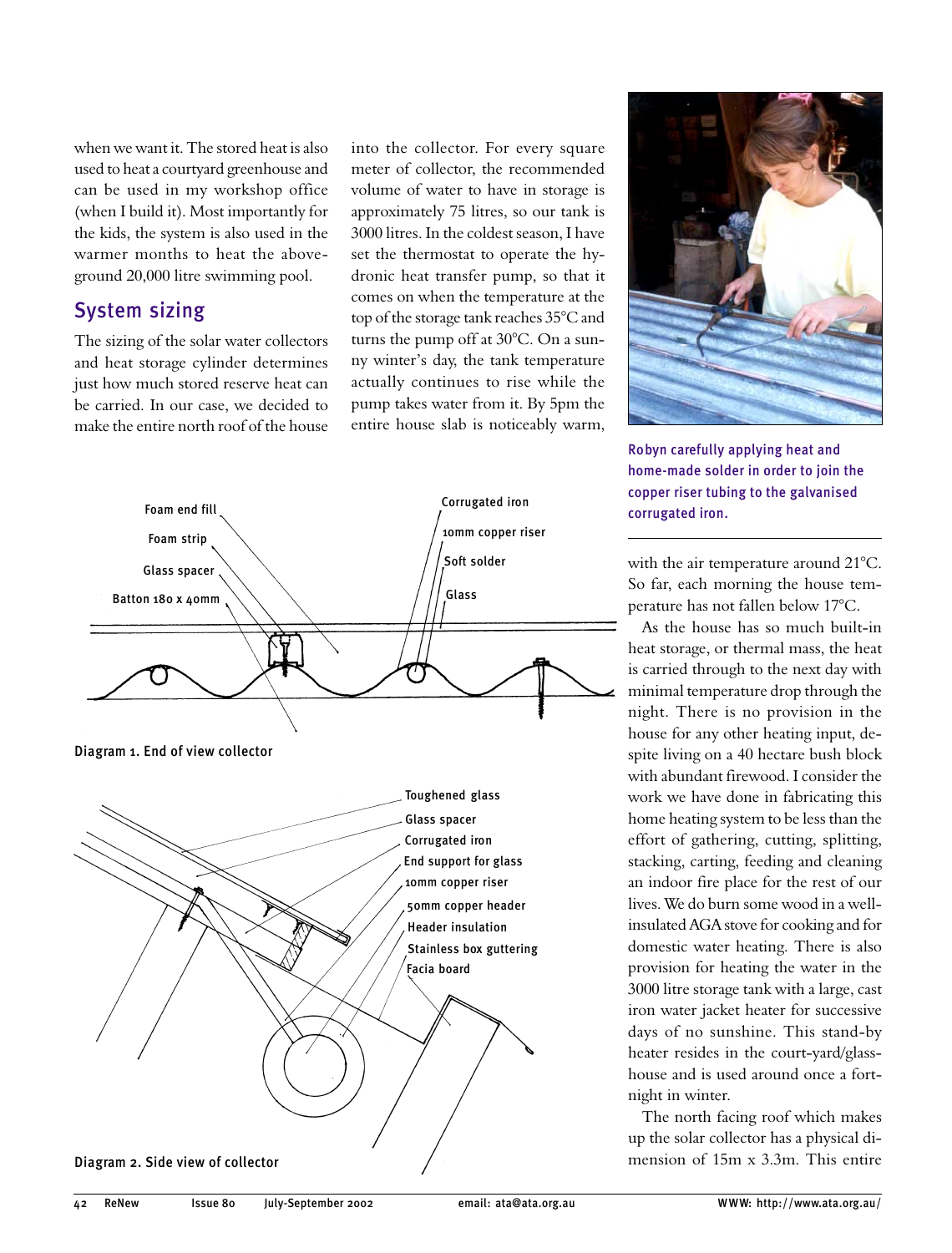

#### Diagram 3. Pipe layout of solar collector



Diagram 4. Showing solar collector, delivery pipes and storage tank replacement.

roof surface is covered with 6mm toughened glass sheets which I acquired cheaply as seconds. The glass is held 20mm above the corrugated galvanised iron by strips of square hardwood, screwed to the top of every sixth hip corrugation (see Diagrams 1 and 2). The glass actually rests on 12mm strips

of foam padding. This arrangement forms a very rigid and strong surface that can readily be walked on. The 32 glass sheets were easily handled by myself (1.9m x 0.86m) and none were broken during construction.

Under the large, glass surfaced roof area are three separate solar collectors,

the 36m<sup>2</sup> space heater, as discussed, and a smaller 6m<sup>2</sup> domestic water heater at the east end of the roof. In the centre of the roof is a clear skylight, 1.2m wide by the full width of the roof. This skylight has 50mm insulated louvres that can pivot to close, retaining winter heat at night and blocking out summer sunlight. A 12 volt DC motor together with a bicycle chain and sprockets and simple linkages are hidden inside the roof space. Pushing a button switch in the kitchen allows the louvres to be opened and closed. The amount of light it throws into the back of the house in winter is amazing (see Diagram 4).

## **Construction**

I have used galvanised iron for the collectors (not zinc-alume) at a thickness of 0.9mm. It is of minimal extra cost to standard iron at 0.45mm. It has two main benefits: you can jump on it and not bend it, and the extra thickness proportionally increases the capacity of the iron to conduct heat transversely from the iron to the water in the copper riser pipes.

In the fabrication process of these collectors, I used lead/tin soft solder to attach the 81 risers of 3.6 metre length and 10mm diameter, hard drawn copper tube to the underside of every second corrugation in the galvanised iron. This gave the risers a spacing of 15cm and although this distance is slightly greater than what I would have preferred to achieve higher efficiency-that is, a riser soldered in every corrugation-the compromise allowed me to use half as much copper and solder resource. Besides, soldering 280 meters of copper pipe to galvanised iron was quite enough of a challenge! The soft soldering process was simple once the method was established (see the photo with Robyn on the oxy).

The copper pipes that deliver the cold